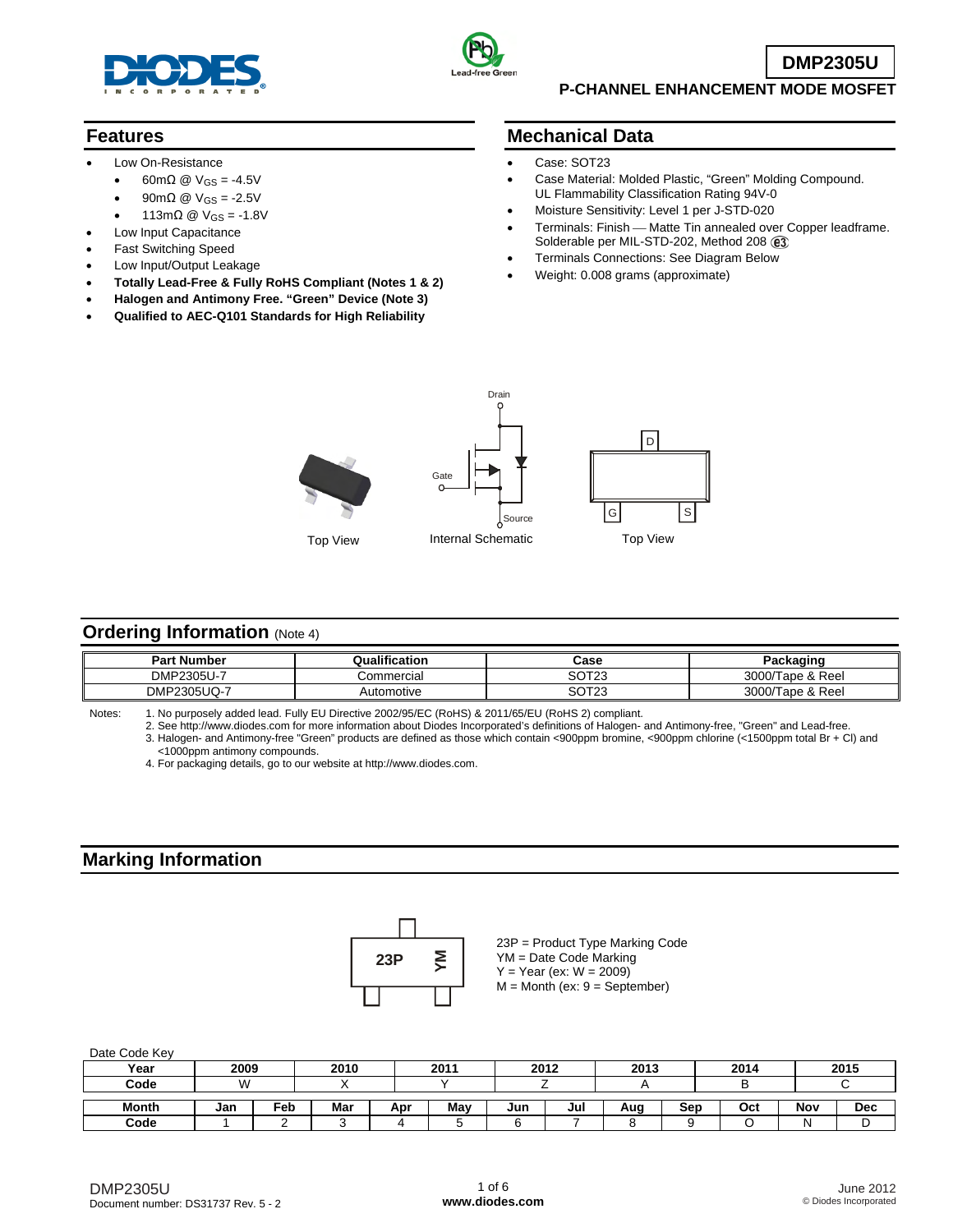

# **Maximum Ratings** @T<sub>A</sub> = 25°C unless otherwise specified

| Characteristic                    |                        |                                            | <b>Symbol</b>    | Value            | <b>Units</b> |
|-----------------------------------|------------------------|--------------------------------------------|------------------|------------------|--------------|
| Drain-Source Voltage              |                        |                                            | V <sub>DSS</sub> | $-20$            |              |
| Gate-Source Voltage               |                        | V <sub>GSS</sub>                           | ±8               |                  |              |
| Continuous Drain Current (Note 5) | Steady<br><b>State</b> | $T_A = 25^{\circ}C$<br>$T_A = 70^{\circ}C$ | ID               | $-4.2$<br>$-3.4$ |              |
| Pulsed Drain Current (Note 6)     |                        |                                            | <b>IDM</b>       | $-10$            |              |

# **Thermal Characteristics**

| <b>Characteristic</b>                                        | Svmbol         | Value           | Unit      |
|--------------------------------------------------------------|----------------|-----------------|-----------|
| <b>Power Dissipation (Note 5)</b>                            | P <sub>D</sub> | 1.4             | <b>VV</b> |
| Thermal Resistance, Junction to Ambient $@T_A = 25^{\circ}C$ | $R_{\theta$ JA | 90              | °C/W      |
| Operating and Storage Temperature Range                      | . I stg        | $-55$ to $+150$ | $\sim$    |

# **Electrical Characteristics** @TA = 25°C unless otherwise specified

| <b>Characteristic</b>               |                     | Symbol                  | Min                      | Typ    | Max                      | Unit      | <b>Test Condition</b>                             |
|-------------------------------------|---------------------|-------------------------|--------------------------|--------|--------------------------|-----------|---------------------------------------------------|
| <b>OFF CHARACTERISTICS (Note 7)</b> |                     |                         |                          |        |                          |           |                                                   |
| Drain-Source Breakdown Voltage      |                     | <b>BV<sub>DSS</sub></b> | $-20$                    |        |                          | $\vee$    | $V_{GS} = 0V$ , $I_D = -250 \mu A$                |
| Zero Gate Voltage Drain Current     | $T_J = 25^{\circ}C$ | <b>I</b> <sub>DSS</sub> |                          |        | $-1.0$                   | μA        | $V_{DS}$ = -20V, $V_{GS}$ = 0V                    |
| Gate-Source Leakage                 |                     | lgss                    | $\overline{\phantom{0}}$ |        | ±100                     | nA        | $V_{GS} = \pm 8V$ , $V_{DS} = 0V$                 |
| <b>ON CHARACTERISTICS (Note 7)</b>  |                     |                         |                          |        |                          |           |                                                   |
| Gate Threshold Voltage              |                     | $V_{GS(th)}$            | $-0.5$                   | $\sim$ | $-0.9$                   | $\vee$    | $V_{DS} = V_{GS}$ , $I_D = -250 \mu A$            |
|                                     |                     |                         |                          | 45     | 60                       |           | $V_{GS} = -4.5V$ , $I_D = -4.2A$                  |
| Static Drain-Source On-Resistance   |                     | $R_{DS(ON)}$            |                          | 60     | 90                       | $m\Omega$ | $V_{GS} = -2.5V$ , $I_D = -3.4A$                  |
|                                     |                     |                         |                          | 87     | 113                      |           | $V_{GS} = -1.8V$ , $I_D = -2.0A$                  |
| Forward Transfer Admittance         |                     | $ Y_{fs} $              |                          | 9      |                          | S         | $V_{DS} = -5V$ , $I_D = -4A$                      |
| <b>DYNAMIC CHARACTERISTICS</b>      |                     |                         |                          |        |                          |           |                                                   |
| Input Capacitance                   |                     | $C_{iss}$               |                          | 727    |                          | pF        |                                                   |
| Output Capacitance                  |                     | $\mathrm{C_{oss}}$      |                          | 69     |                          | pF        | $V_{DS} = -20V$ , $V_{GS} = 0V$<br>$f = 1.0$ MHz  |
| Reverse Transfer Capacitance        |                     | C <sub>rss</sub>        |                          | 64     |                          | pF        |                                                   |
| Gate Resistance                     |                     | $R_G$                   |                          | 23     |                          | $\Omega$  | $V_{GS} = 0V$ , $V_{DS} = 0V$ , f = 1.0MHz        |
| <b>SWITCHING CHARACTERISTICS</b>    |                     |                         |                          |        |                          |           |                                                   |
| <b>Total Gate Charge</b>            |                     | $Q_g$                   | $\overline{\phantom{m}}$ | 7.6    |                          | nC        |                                                   |
| Gate-Source Charge                  |                     | $Q_{\text{gs}}$         | $\overline{\phantom{0}}$ | 1.4    |                          | nC        | $V_{GS} = -4.5V$ , $V_{DS} = -4V$ , $I_D = -3.5A$ |
| Gate-Drain Charge                   |                     | $Q_{\text{ad}}$         | $\overline{\phantom{0}}$ | 1.2    |                          | nC        |                                                   |
| Turn-On Delay Time                  |                     | $t_{D(on)}$             | $\overline{\phantom{0}}$ | 14.0   |                          | ns        |                                                   |
| <b>Turn-On Rise Time</b>            |                     | tr                      | $\overline{\phantom{0}}$ | 13.0   |                          | ns        | $V_{DS} = -4V$ , $V_{GS} = -4.5V$ ,               |
| <b>Turn-Off Delay Time</b>          |                     | $t_{D(off)}$            |                          | 53.8   | $\overline{\phantom{0}}$ | ns        | $R_1 = 4\Omega$ , $R_G = 6\Omega$ , $I_D = -1A$   |
| Turn-Off Fall Time                  |                     | tŕ                      |                          | 23.2   |                          | ns        |                                                   |

Notes: 5. Device mounted on FR-4 PCB with 2oz. Copper and test pulse width t ≤ 10s. 6. Repetitive rating, pulse width limited by junction temperature.

7. Short duration pulse test used to minimize self-heating effect.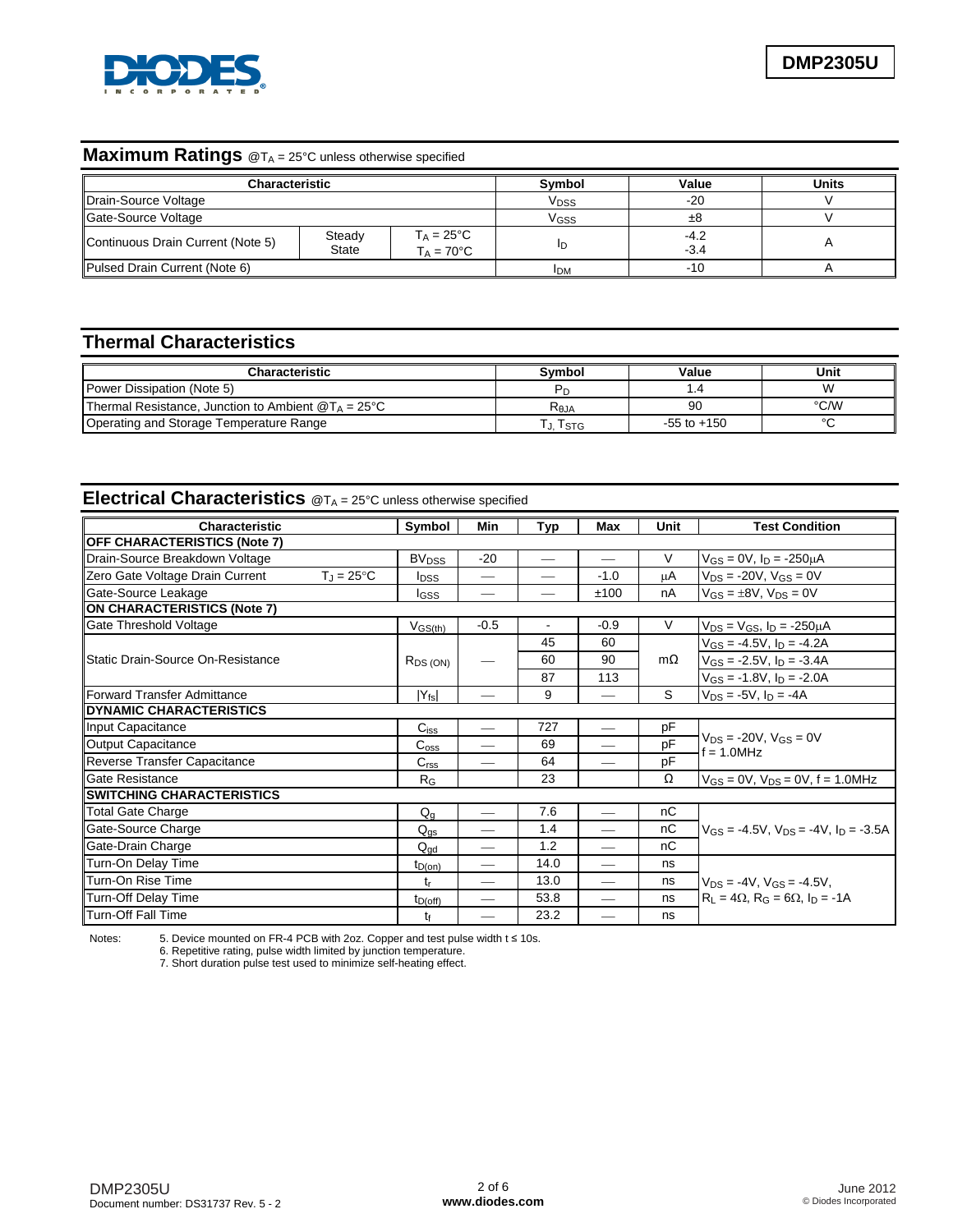



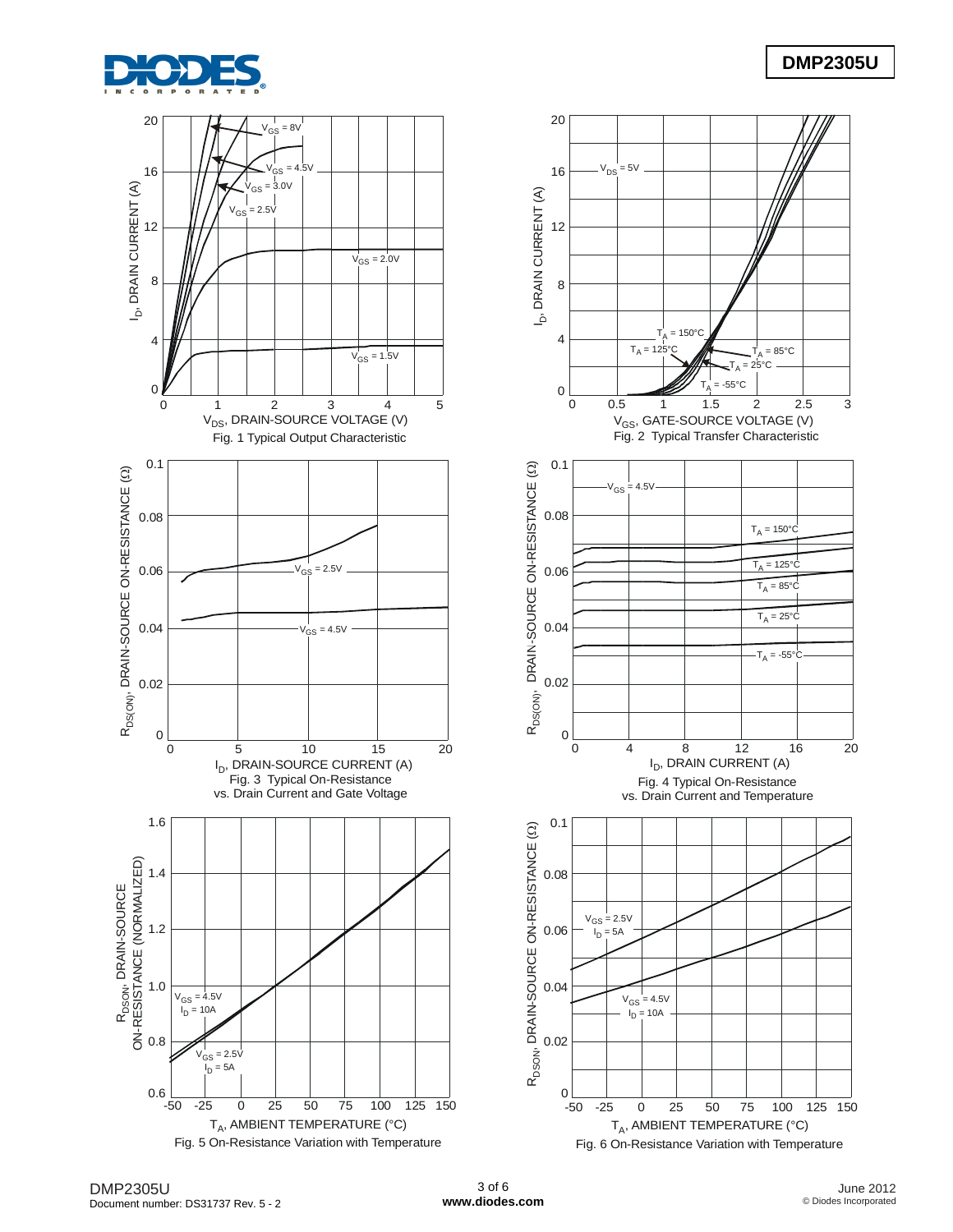





Fig. 10 Typical Leakage Current vs. Drain-Source Voltage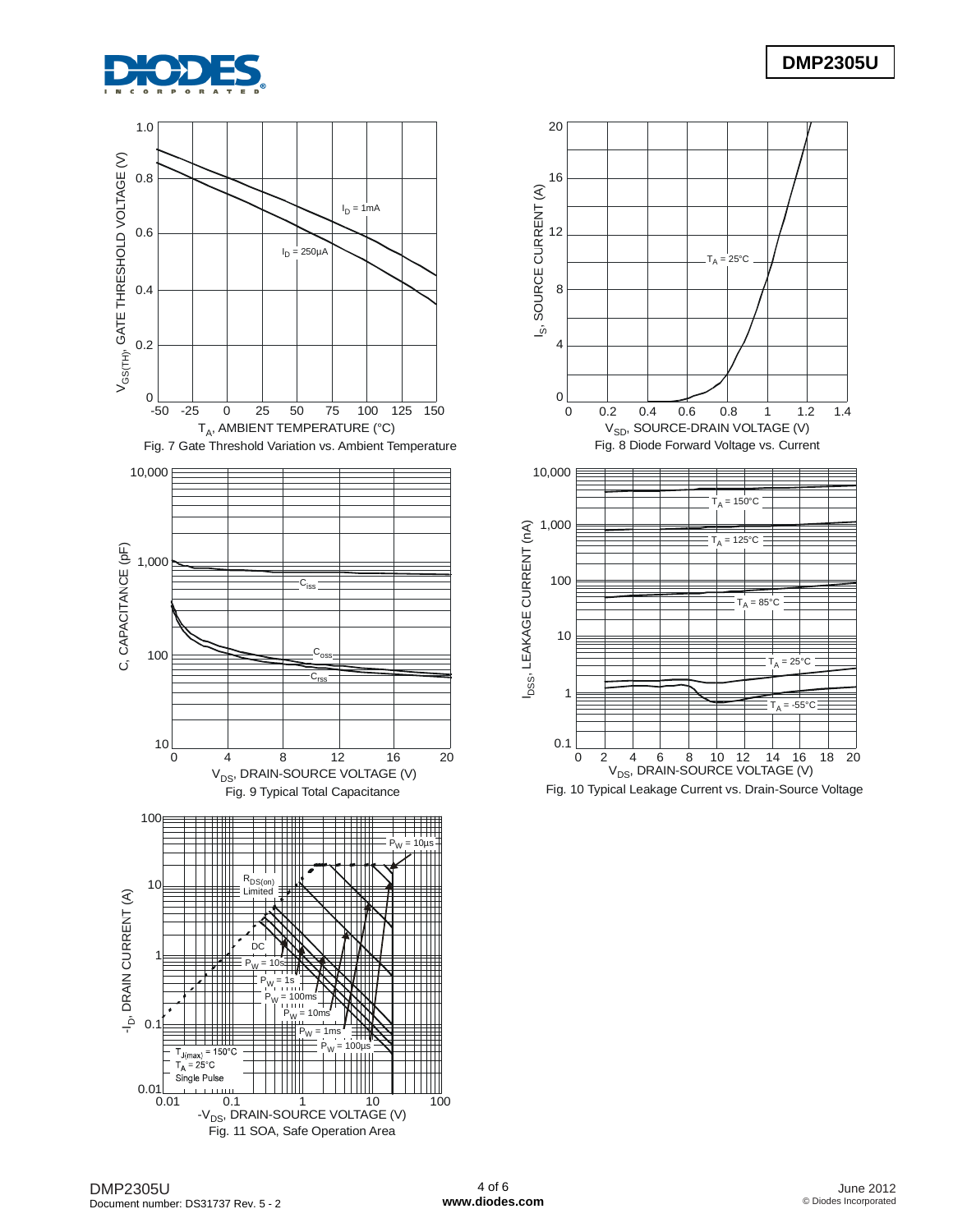



# **Package Outline Dimensions**



# **Suggested Pad Layout**



| <b>Dimensions</b> | Value (in mm) |
|-------------------|---------------|
|                   | 2.9           |
|                   | 0.8           |
|                   | 0.9           |
| r                 | 2.0           |
| F                 | 1.35          |